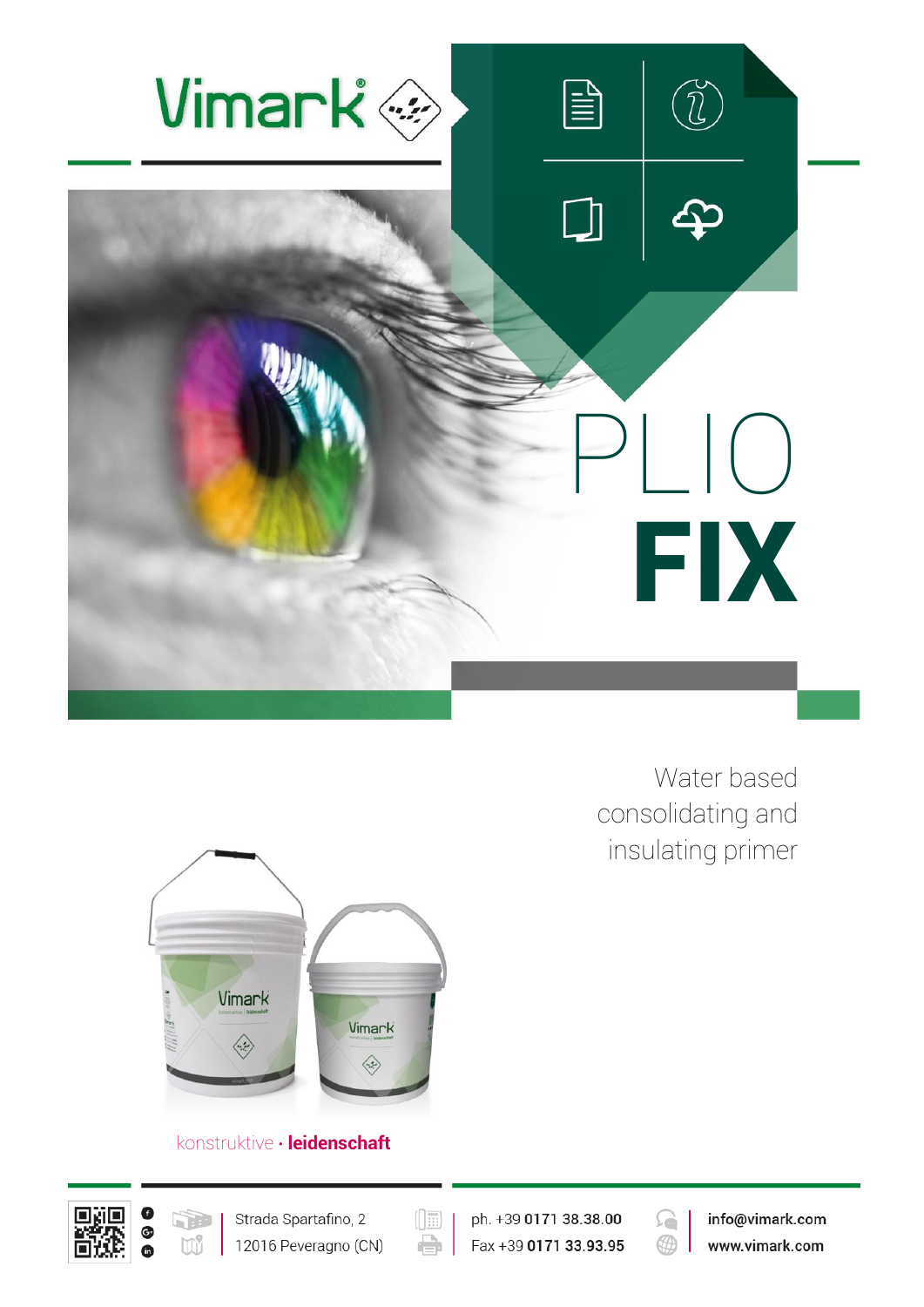



| <b>PRODUCT</b><br><b>DESCRIPTION</b>                   | PLIO.FIX is a water based insulating, consolidating primer, based on Hydro Pliolite®,<br>suitable for insulating outer and inner walls with any type of plaster, also when partially<br>degraded or inconsistent. The resins used do not saponify with alkaline walls and maintain<br>over time the adhesion of paint applied on top, thereby increasing the duration of the<br>finishing coat.                                                                                                                                                                                                                                                                                                                                                                                                                                            |
|--------------------------------------------------------|--------------------------------------------------------------------------------------------------------------------------------------------------------------------------------------------------------------------------------------------------------------------------------------------------------------------------------------------------------------------------------------------------------------------------------------------------------------------------------------------------------------------------------------------------------------------------------------------------------------------------------------------------------------------------------------------------------------------------------------------------------------------------------------------------------------------------------------------|
| <b>COMPOSITION</b>                                     | PLIO.FIX is a liquid primer based on Hydro Pliolite®, pigments and special synthetic rubber<br>in aqueous emulsion.                                                                                                                                                                                                                                                                                                                                                                                                                                                                                                                                                                                                                                                                                                                        |
| <b>MIXING</b><br><b>AND APPLICATION</b>                | OLD WALLS WITH PAINT<br>PLIO.FIX is applied using a brush or roller to any type of plaster or concrete, even when in<br>poor condition or lacking consistency.<br>Thoroughly clean the surfaces to remove all traces of dust, dirt, grease or presence of<br>efflorescence. Leave to season until the binder in any new patches of plaster has<br>completely set. In the presence of partially degraded paint, remove parts that are loose<br>and non-adherent to surface. Remove and treat any mould by neutralizing. Previously<br>applied paint must be adherent to the wall and brushed clean. Remove paint from wall<br>when necessary. If the wall is very dusty, power wash clean.<br>Apply a base coat, using a brush of PLIO.FIX diluted 1:2 v/v with clean water. Wait until<br>completely dry before applying finishing product |
| <b>INDICATIVE</b><br><b>AMOUNTS</b><br><b>REQUIRED</b> | 0.075-0.090 litres per $m^2$ .                                                                                                                                                                                                                                                                                                                                                                                                                                                                                                                                                                                                                                                                                                                                                                                                             |
| <b>COLOUR</b>                                          | Transparent white.                                                                                                                                                                                                                                                                                                                                                                                                                                                                                                                                                                                                                                                                                                                                                                                                                         |
| <b>PACKAGING</b>                                       | 5 litres tub.<br>14 litres tub.                                                                                                                                                                                                                                                                                                                                                                                                                                                                                                                                                                                                                                                                                                                                                                                                            |
| <b>STORAGE</b>                                         | 12 months in original intact packaging, protected from frost and away from direct sunlight<br>and heat sources.                                                                                                                                                                                                                                                                                                                                                                                                                                                                                                                                                                                                                                                                                                                            |
| <b>RECOMMENDATIONS</b>                                 | Do not apply in temperatures below $+10^{\circ}$ C or above $+30^{\circ}$ C.<br>Avoid applying with relative humidity greater than 65% or WME humidity exceeding 20%.<br>Do not apply in direct sunlight. After applying, protect surfaces from rain for at least 48<br>hours.<br>Climatic conditions different from those indicated will have a negative influence on the<br>correct drying time of the product compromising performance and the aesthetic<br>appearance.<br>In the presence of old crumbling paint, evaluate primer dilution, mix thoroughly before use,<br>apply a small sample and after 12 hours test for adhesion.<br>The diluted product must be stored in the original container, tightly closed, not exposed to<br>direct sunlight or heat sources, and used within 5 days of dilution.                           |



 $\left(\begin{array}{|c|}\hline \cdots \end{array}\right)$  $\oplus$ 

ph. +39 0171 38.38.00 Fax +39 0171 33.93.95